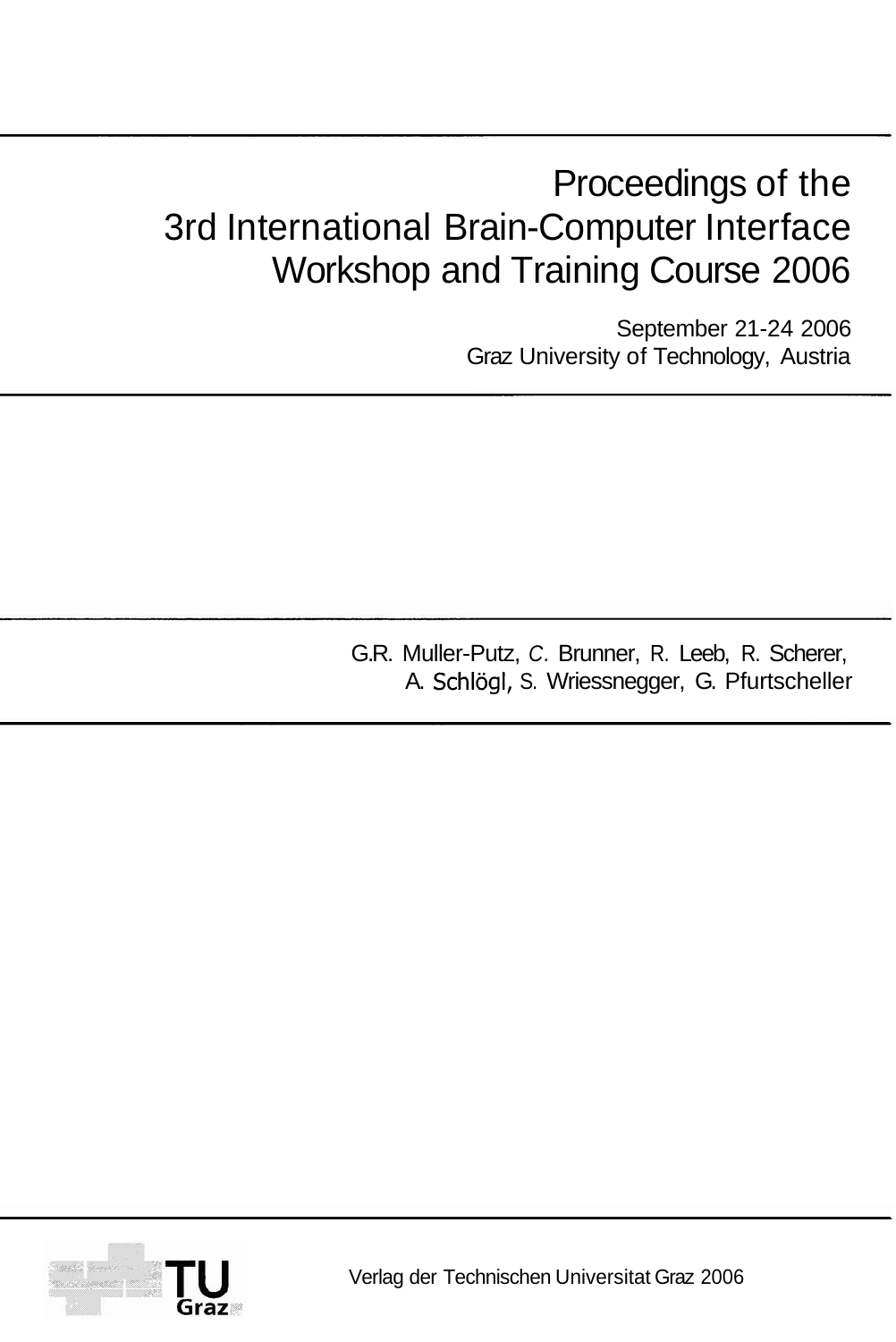@2006 Laboratory of Brain-Computer Interfaces Institut fur Semantische Datenanalyse/Knowledge Discovery Graz University of Technology, Austria

Verlag der Technischen Universitat Graz http://www.ub.tugraz.at/Verlag

ISBN-10: 3-902465-46-8 ISBN-13: 978-3-902465-46-7

Bibliografische Information der Deutschen Bibliothek: Die Deutsche Bibliothek verzeichnet diese Publikation in der Deutschen Nationalbibliografie; detaillierte bibliografische Daten sind im Internet über http://dnb.ddb.de/ abrufbar.

Printed by TU Graz/Biiroservice, Graz, Austria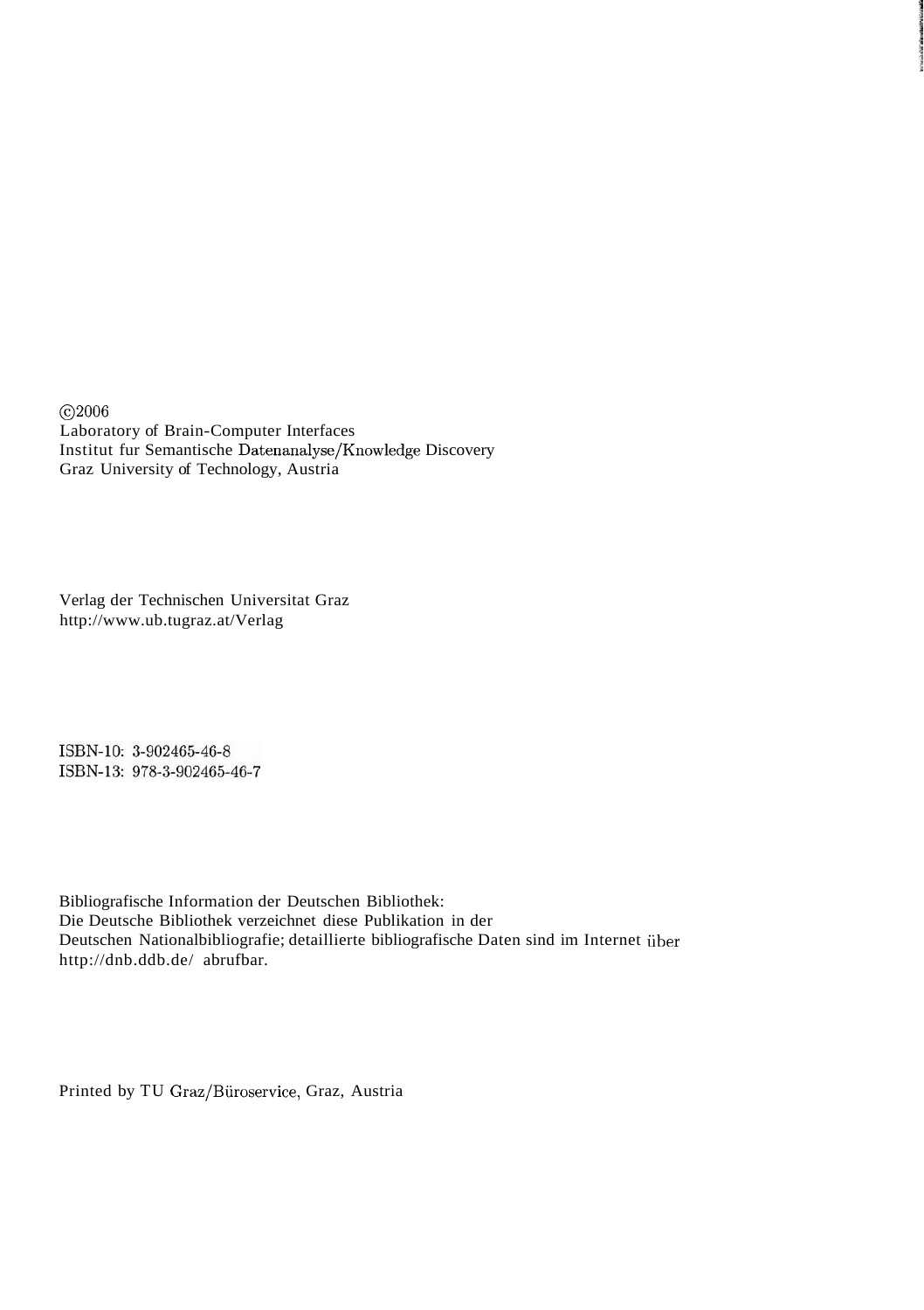# **MOVEMENT ONSET RELATED CHANGES IN ECOG RECORDINGS**

Julie Blumberg<sup>1,2,3</sup>, Andreas Schulze-Bonhage<sup>1,2</sup>, Carsten Mehring<sup>1,4</sup>, Ad Aertsen<sup>1,3</sup>, Tonio Ball<sup>1,2</sup>

1 Bernstein Center for Computational Neuroscience, Freiburg, Germany

2 Epilepsy Center, University Hospital, Albert-Ludwigs-University, Freiburg, Germany

3 Neurobiology & Biophysics, Institute of Biology III, Albert-Ludwigs-University, Freiburg

4 Neurobiology & Animal Physiology, Institute of Biology II, Albert-Ludwigs-University, Freiburg

E-mail: julie.blumberg@uniklinik-freiburg.de

#### SUMMARY:

In former studies on movement direction inference during self-paced movement, our group found the highest decoding power in electrodes in primary and premotor cortex, but less information in inferior parietal regions [1]. In the present study we have detected groups of electrodes with a reproducibly similar dynamic behavior around movement onset irrespective of movement direction. In contrast to directional decoding, movement onset related changes showed an additional peak in the inferior parietal lobule (IPL). The IPL therefore is a promising region for movement detection in brain-machine-interfacing applications.

# INTRODUCTION

For brain-machine interfacing aiming at the restoration of movement capabilities in paralysed patients it is not only crucial to extract movement parameters such as movement direction from brain signals, but it is also important to distinguish movement per se from rest, i.e. to achieve movement detection. In an ongoing project we have shown that movement direction specific electrocorticographic signals (ECoG) are generated in the human frontal lobe, allowing for single trial decoding of arm movement direction [1]. In this work, we have investigated arm movement direction *un*specific potentials which might still be useful for detection of movement in ongoing recordings.

### MATERIALS AND METHODS

An epilepsy patient with electrodes implanted for preneurosurgical diagnostics (Fig. 1) performed center-out arm reaching movements to four targets. To record ECoG we used a densely spaced electrode grid of 112 electrodes with 4 mm diameter covering an area of approximately 7 cm x 7 cm of the fronto-temporoparietal cortex. The function of the cortex underlying the individual electrode contacts was determined by direct electrical cortical stimulation. We investigated ECoG time series of +/- 2 seconds around movement onset.



Figure 1: Subdural Electrocorticogram grid on the premotor (PM), primary motor cortex (M1) and the inferior parietal lobule (IPL). Modified from [2].

In order to identify optimal electrodes for movement detection, we developed the following three step procedure:

1) *Detection of electrodes with a reproducible movement onset behavior across trials:* For each electrode the pair wise correlation between all 88 trials in different directions was calculated and the significantly reliable electrodes were determined. The significance level was assessed by comparison with the distribution of equally preprocessed white noise.

2) *Classification of groups of electrodes with similar response:* To classify different groups of electrodes exhibiting a similar averaged temporal behavior around movement onset, we used a correlation based hierarchical clustering with distance metric

$$
d = 1 - |< x_i(t), x_j(t) > |,
$$

with  $x_i(t)$  being the ECoG signal of electrode i at time point t.



Figure 2: For a threshold correlation of 0.65, the clustered electrodes formed twelve distinct groups